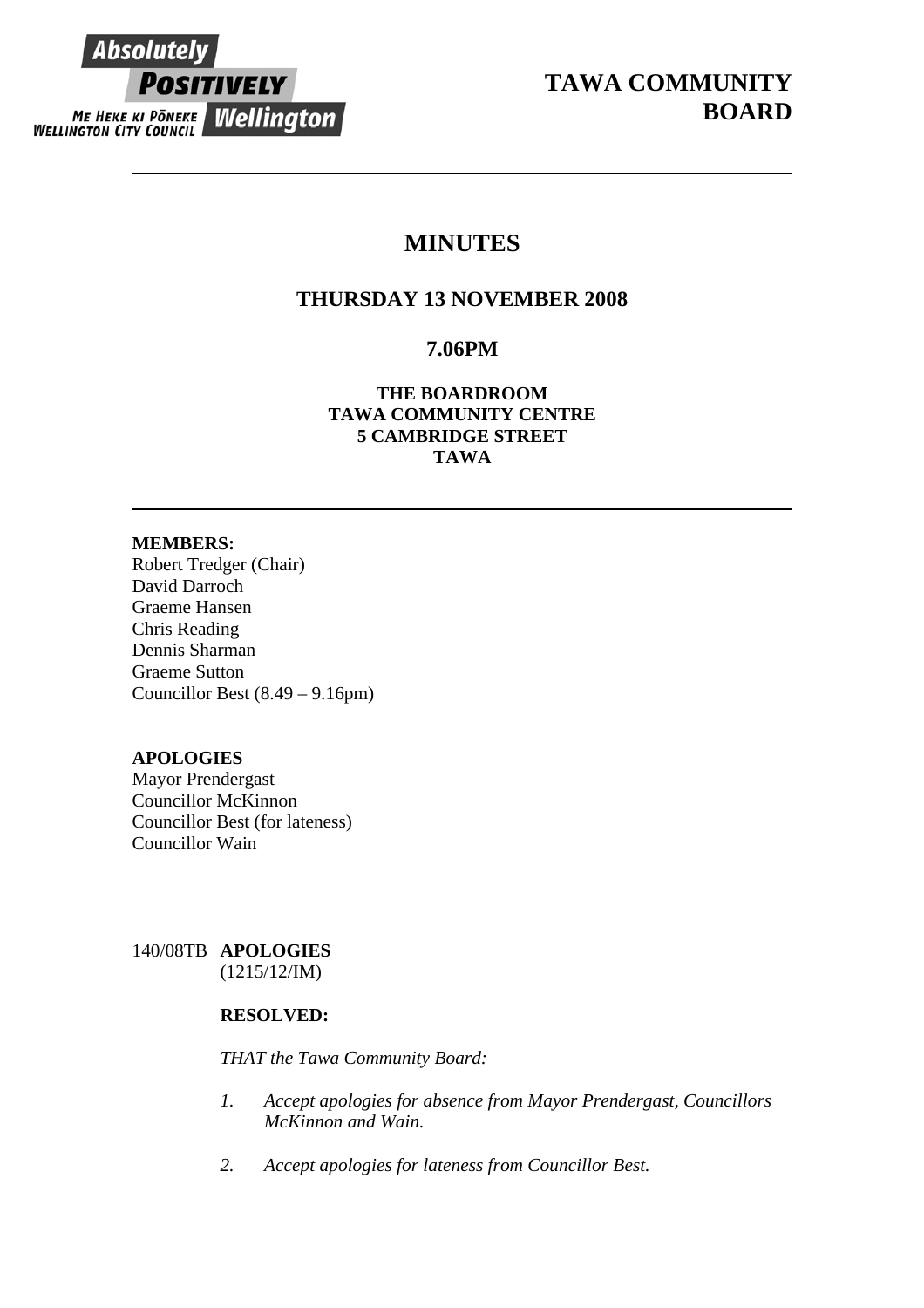### 141/08TB **MINUTES FOR CONFIRMATION** (1215/12/IM)

#### **RESOLVED:**

*THAT the Tawa Community Board:* 

- *1. Approve the minutes of the meetings held on Thursday 13 March 2008, Thursday 12 June 2008, Thursday 10 July 2008, Thursday 14 August 2008 and Thursday 9 October 2008 having been circulated, be taken as an accurate record of those meetings.*
- *2. Receive copies of the minutes when the agenda is circulated to Board members.*

#### **NOTED:**

Graeme Hansen requested that his dissenting vote be recorded against recommendation 2.

### 142/08TB **CONFLICT OF INTEREST DECLARATIONS** (1215/12/IM)

#### **NOTED:**

There were no conflicts of interest.

#### 143/08TB **PUBLIC PARTICIPATION** (1215/12/IM)

#### **NOTED:**

Jarrod Coburn – Chief Executive of the New Zealand Resilience Trust addressed the meeting on activities that they have planned for the Tawa area.

### 144/08TB **POLICING IN TAWA** (1215/12/IM) (ORAL REPORT)

### **NOTED:**

Apologies from the Area Commander Inspector John Spence were conveyed to the meeting. Due to operational requirements, Constable Reeves was unable to attend.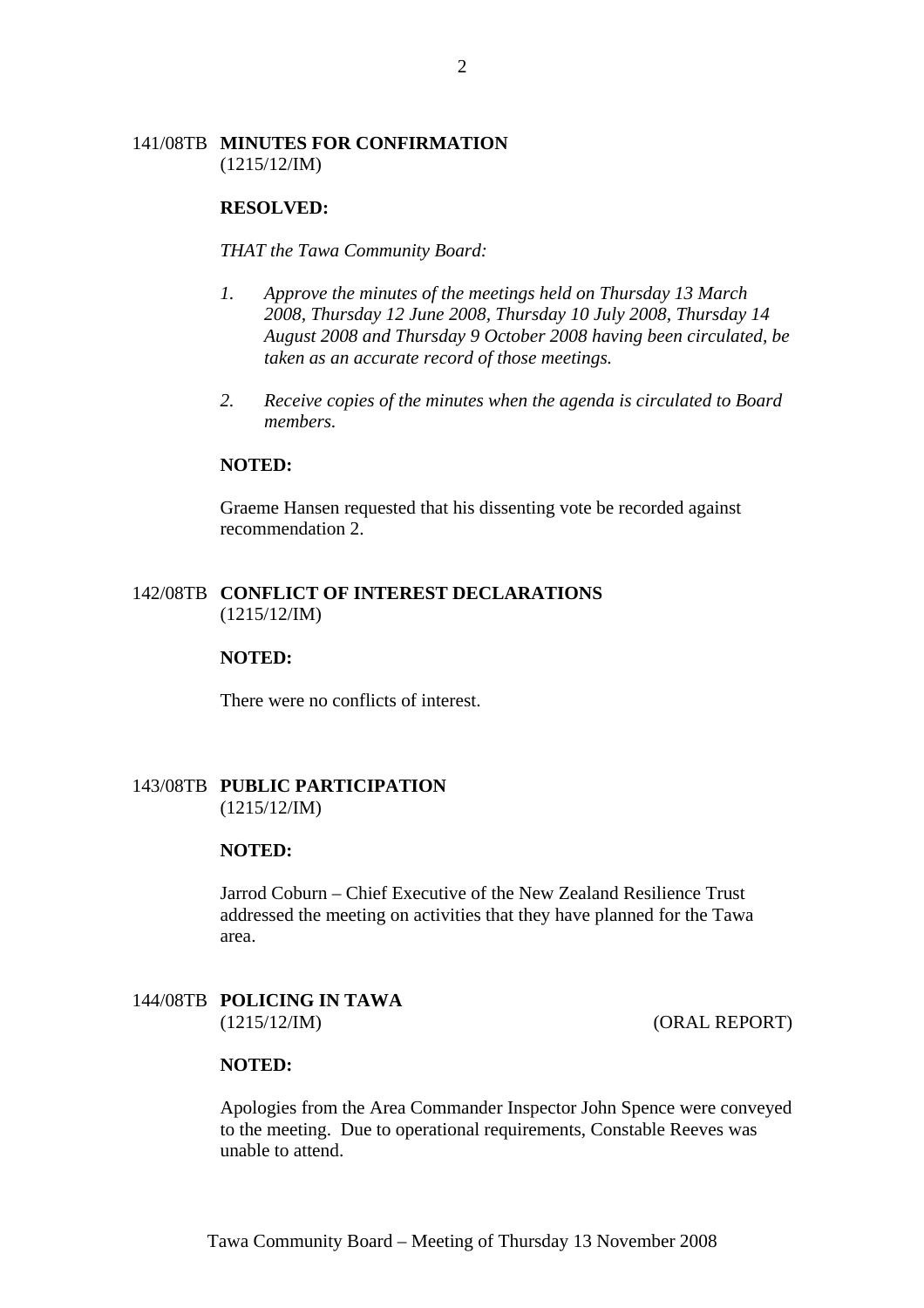# 145/08TB **MERVYN KEMP LIBRARY – JULY TO SEPTEMBER 2008 QUARTER REPORT** Report of Rose Barker – Team Leader, North Cluster.

(1215/12/IM) (REPORT 2)

### **NOTED:**

Brigid Brammer – North Coach, Mervyn Kemp Library was in attendance for this item.

### **RESOLVED:**

*THAT the Tawa Community Board:*

*1. Receives the information.* 

## 146/08TB **TAWA COMMUNITY BOARD SCHEDULE OF MEETINGS FOR 2009**

Report of Fiona Dunlop – Senior Committee Adviser, Democratic Services. (1215/12/IM) (REPORT 3)

### **RESOLVED:**

*THAT the Tawa Community Board:*

- *1. Receives the information.*
- *2. Agrees to hold Tawa Community Board meetings on: Thursday 12 February 2009 Thursday 12 March 2009 Wednesday 8 April 2009\* Thursday 14 May 2009 Thursday 11 June 2009 Thursday 9 July 2009 Thursday 13 August 2009 Thursday 10 September 2009 Thursday 8 October 2009 Thursday 12 November 2009 Thursday 10 December 2009 \* Note that this meeting is on a Wednesday night as the Thursday is right on Easter Weekend.*
- *3. Agrees to meet at 7.00pm in the Boardroom at the Tawa Community Centre, 5 Cambridge Street, Tawa.*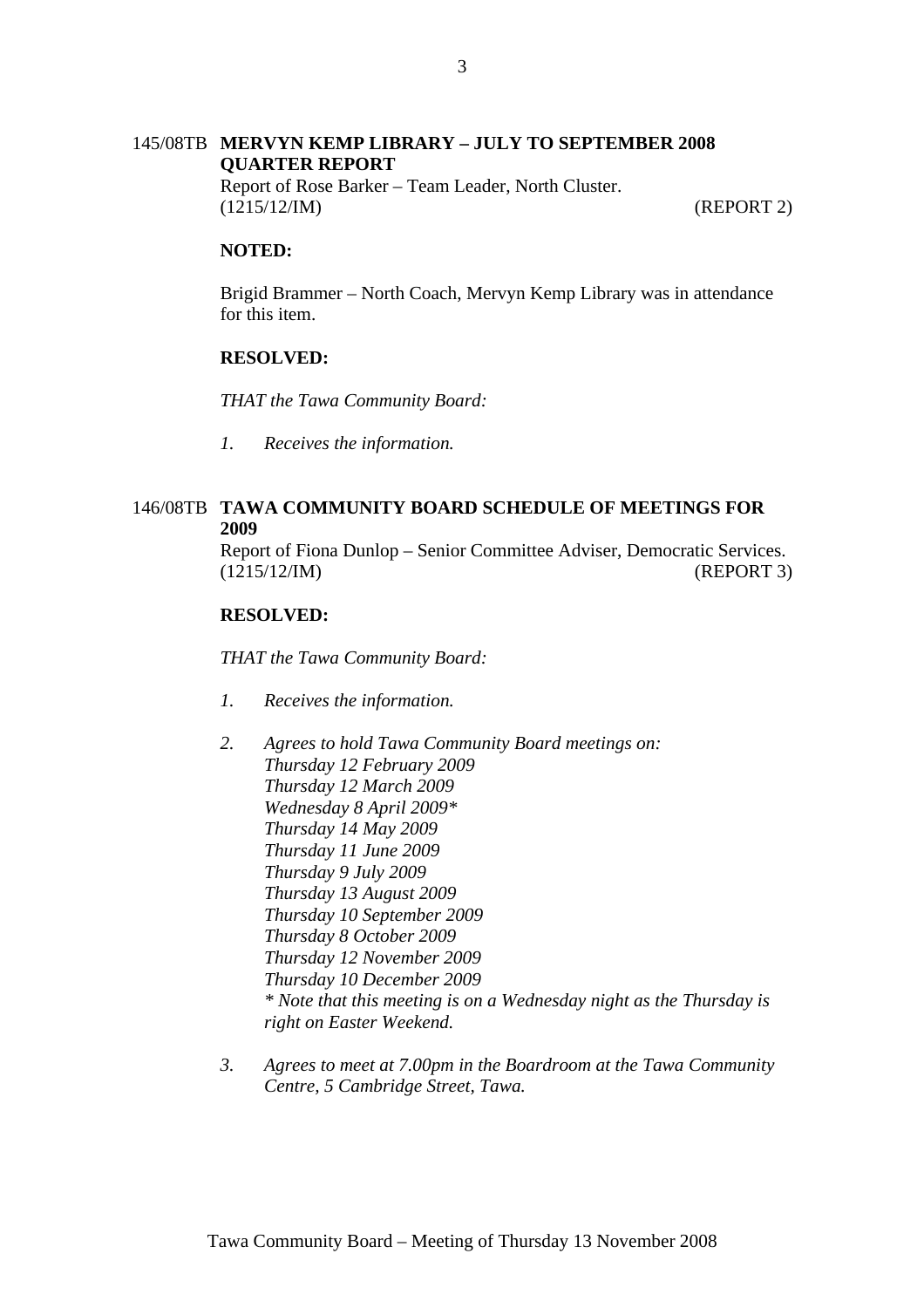### 147/08TB **RESOURCE CONSENT APPROVALS AND APPLICATIONS FOR 30 SEPTEMBER TO 4 NOVEMBER 2008**  Report of Bill Stevens – Planning Manager, North and West, Local Area Planning. (1215/12/IM) (REPORT 4)

## **RESOLVED:**

*THAT the Tawa Community Board:*

*1. Receives the information.* 

## 148/08TB **CHIEF FINANCIAL OFFICER REPORT BACK**

Report of Neil Cherry – Chief Financial Officer. (1215/12/IM) (REPORT 5)

### **NOTED:**

Neil Cherry – Chief Financial Officer was in attendance for this item and updated the Board on various matters of interest to them.

Graeme Hansen requested further information be circulated to the Board on what the Dressmart development is going to look like when completed.

Graeme Sutton requested that Officers revisit the Council's position on the maintenance for the festive lights. In particular, Mr Sutton noted that he felt that the Council should meet the maintenance costs associated with the lights rather than the Tawa Progressive and Ratepayers Association on the same basis as the Council commitment to maintain the lights in Oriental Bay.

### **RESOLVED:**

*THAT the Tawa Community Board:*

- *1. Receives the information.*
- *2. (a) Agree to fund the maintenance of the Christmas/Festive lighting from the Tawa Community Board Discretionary Fund (C590) up to \$800 for the 2008/09 year and agree that in future the lights will be switched on on the first Saturday in December and switched off at the end of January.*
	- *(b) Approach Wellington City Council to discuss the possibility of assuming the responsibility for the annual maintenance of the Tawa festive lights (both street and Norfolk Pine).*
- *3. Note that the Strategy and Policy Committee will be considering a report on future funding from the Plimmer Bequest and that this*

4

Tawa Community Board – Meeting of Thursday 13 November 2008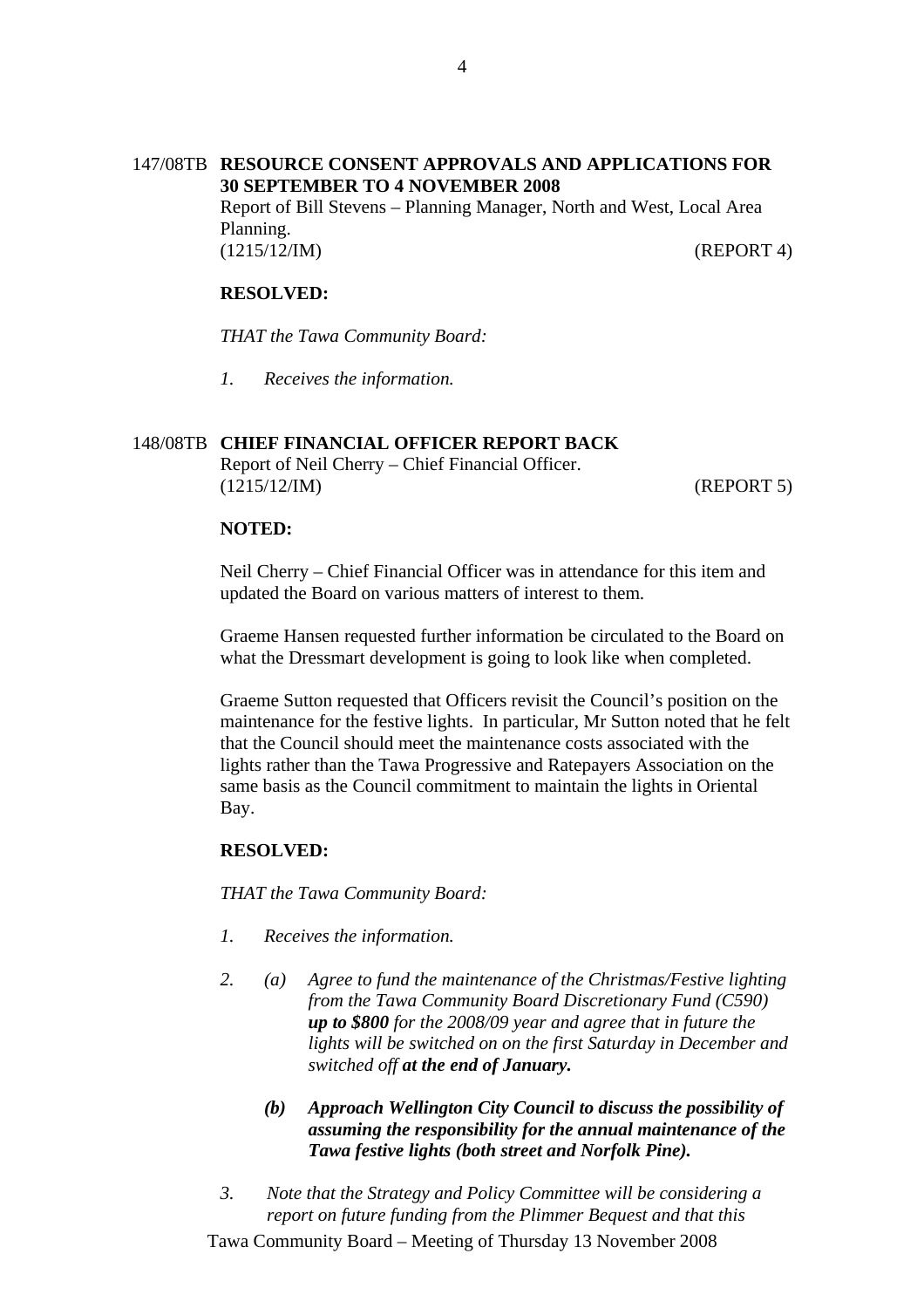*report will contain proposals for the redevelopment of Grasslees Reserve in the 2009/2010 and 2010/2011 financial years.* 

*4. Approve for a representative of the Tawa Community Board to attend the meeting of the Wellington City Council on Wednesday 26 November 2008 when the meeting will be discussing officer report to approve the attendance of Board members at the New Zealand Community Board Conference to be held in Christchurch in March 2009.* 

#### **NOTED:**

The resolutions differ from the recommendations in the officer's report as follows:

The Board added the text in **bold**.

### 149/08TB **TAWA CHRISTMAS PARADE** (1215/12/IM) (ORAL REPORT)

#### **NOTED:**

The Board discussed the Christmas Parade and whether it would participate in this year's one.

#### **RESOLVED:**

*THAT the Tawa Community Board:* 

*1. Agree to participate in the Tawa Christmas Parade on Saturday 6 December 2008 and agree to approve up to \$200 from the Tawa Community Board Discretionary Fund (C590) for miscellaneous expenses.* 

# 150/08TB **REPORTS BACK FROM COMMITTEES**

(1215/12/IM) (ORAL REPORT)

#### **NOTED:**

Dennis Sharman spoke to the Board regarding the Board's submission on the Proposed Wellington City Council Bylaw Part 9 – Waste Management. He sought further assistance from Board members with finalising various parts of the Tawa Community Board Plan.

Chris Reading advised that he had finished the health strategy component of the Community Plan.

Graeme Sutton advised that he had no report back.

Tawa Community Board – Meeting of Thursday 13 November 2008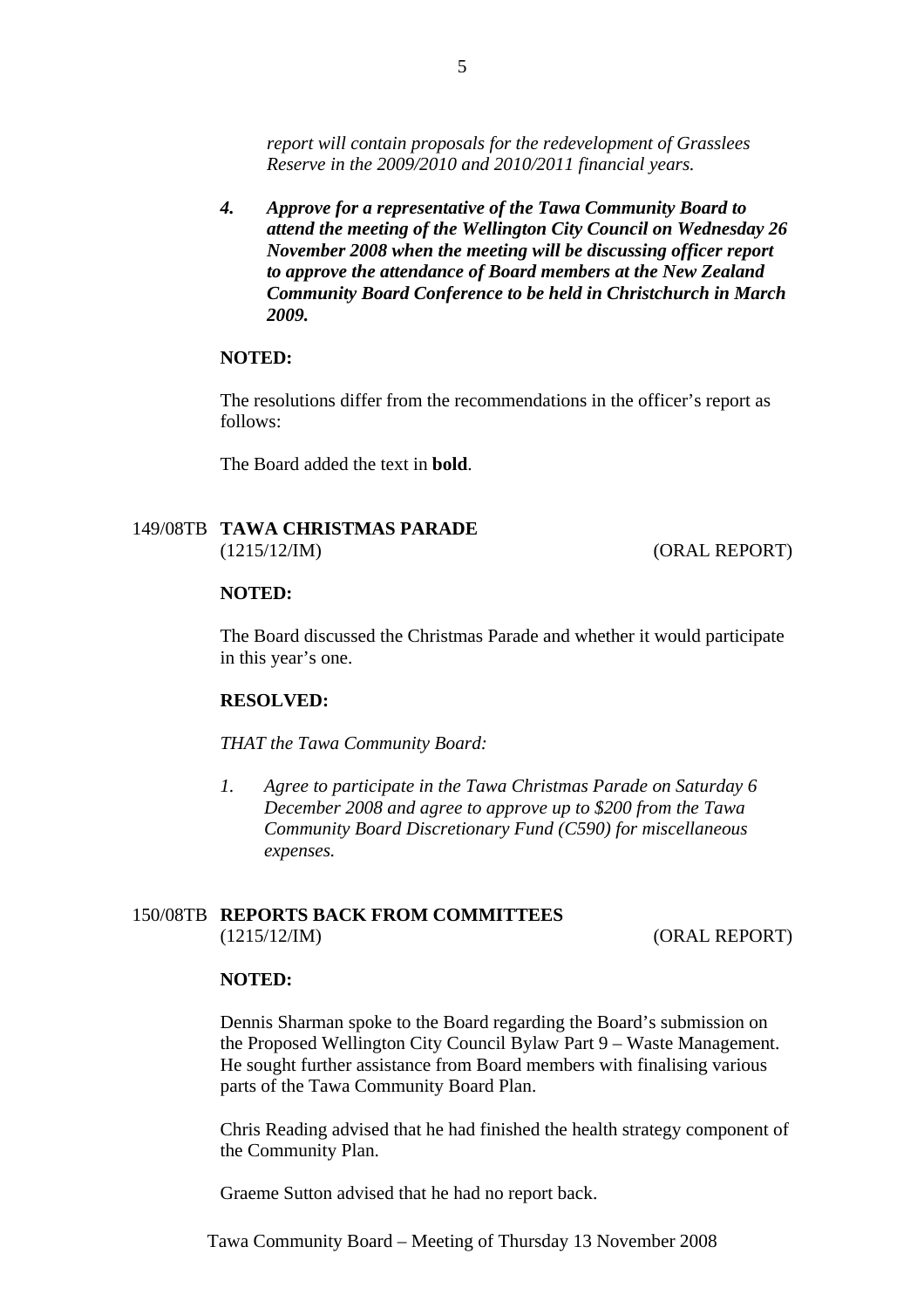David Darroch advised that he had attend the Annual General Meeting of Camp Elsdon.

Graeme Hansen advised that he had circulated an email to the Board members who are part of the Roading Working Party. It contained photos detailing parking issues around the Tawa Community Centre. He would like the members to get together to have a look at the site and work out what needs recommending to the officers at Council.

(Councillor Best joined the meeting at 8.49pm.)

Councillor Best reported that the Strategy and Policy Committee on Thursday 13 November had considered the Draft Walking, Cycling and Recreation Track Activities Policies. The Quarterly report for the July to September 2008 quarter was considered by the Committee. She also advised that she had been to a meeting were representatives from Ontrack were present and they talked about the upgrades across the Wellington Rail network.

Robert Tredger advised that he had been to a meeting at Greater Wellington Regional Council on Public Transport. He had been to a meeting with representatives from the New Zealand Transport Authority regarding Transmission Gully.

He also advised that he had been busy dealing with the production of the Tawa Community Board newsletter.

### 151/08TB **FORWARD PROGRAMME**

Report prepared by Democratic Services. (1215/12/IM) (REPORT 8)

### **RESOLVED:**

*THAT the Tawa Community Board:* 

- *1. Receive the information.*
- *2. Approve and amend as needed, the draft work programme for the upcoming meetings.*

| <b>Meeting Date</b>       | <i>Items</i>                         |
|---------------------------|--------------------------------------|
| Thursday 11 December 2008 | <b>Standing Items</b>                |
|                           | <b>Community Speaker</b>             |
|                           | Policing in Tawa                     |
|                           | Reports back from<br>➤               |
|                           | Committees                           |
|                           | <i>Traffic Resolutions (for</i><br>➤ |
|                           | Board input)                         |
|                           | Monthly List of Resource<br>➤        |
|                           | Consent                              |
|                           | Approvals and                        |

Tawa Community Board – Meeting of Thursday 13 November 2008